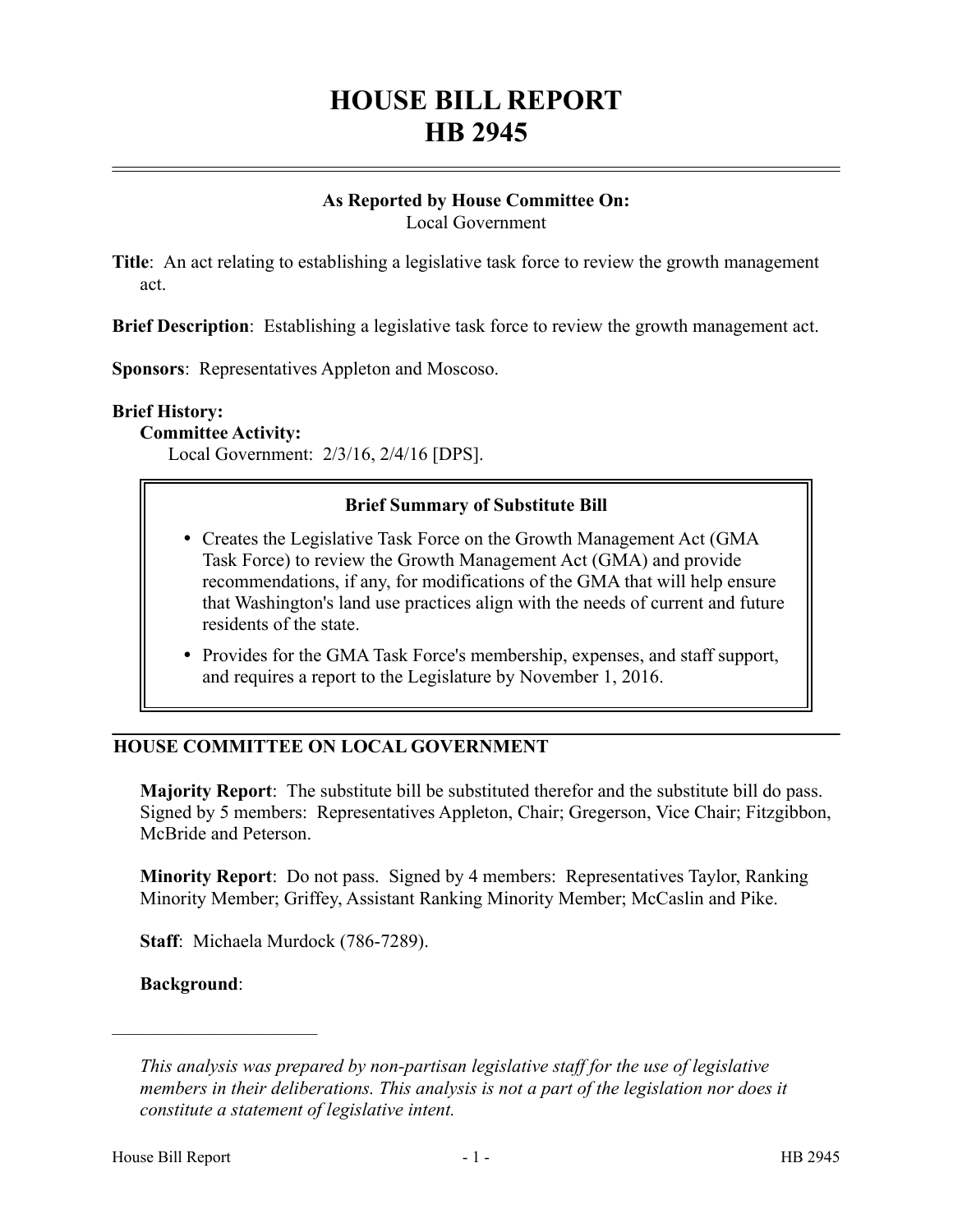## Growth Management Act – Introduction.

The Growth Management Act (GMA) is the comprehensive land use planning framework for counties and cities in Washington. Originally enacted in 1990 and 1991, the GMA establishes land use designation and environmental protection requirements for all Washington counties and cities. The GMA also establishes a significantly wider array of planning duties for 29 counties, and the cities within those counties, that are obligated to satisfy all planning requirements of the GMA.

The GMA directs jurisdictions that fully plan under the GMA to adopt internally consistent comprehensive land use plans that are generalized, coordinated land use policy statements of the governing body. Comprehensive plans are implemented through locally adopted development regulations, both of which are subject to review and revision requirements prescribed in the GMA.

## Prior Reviews of Growth Management Policies.

Since the GMA was enacted, at least three commissions or task forces have been directed by the Governor or the Legislature to review the state's land use and growth management policies and laws, and make recommendations regarding the GMA:

- The Growth Strategies Commission (1989-90);
- The Governor's Task Force on Regulatory Reform (1993-94); and
- The Land Use Study Commission (1995-98).

The Growth Strategies Commission, created by executive order in August 1989, reviewed and made recommendations regarding land use and growth management issues. The commission included 13 citizens and four legislators, and was divided into subcommittees to study different topic areas and prepare issue papers on those topics. The subcommittees conducted meetings throughout the state to gather information and meet with stakeholders and community representatives. Recommendations were prepared in consultation with representatives of cities, counties, and state government. The commission submitted preliminary and final reports in July and September 1990.

The Governor's Task Force on Regulatory Reform, created by executive order in August 1993, was charged with simplifying the state's rules and regulations, including developing recommendations regarding growth management processes and environmental review requirements. The task force was comprised of 21 members, who were divided into three subcommittees to work on specific issues and develop recommendations. The task force solicited public comment, held hearings, and invited experts and stakeholders to present information. Preliminary and final reports with recommendations were submitted to the Legislature in December 1993 and December 1994.

The Land Use Study Commission was established by the Legislature in 1995. The commission was directed to consider the effectiveness of state and local government efforts to consolidate and integrate the GMA, the State Environmental Policy Act, the Shoreline Management Act, and other land use, planning, environmental, and permitting laws. The commission was comprised of 14 members. It held monthly meetings, solicited public comment, developed recommendations for the Legislature, submitted annual reports, and in December 1998, submitted a final report.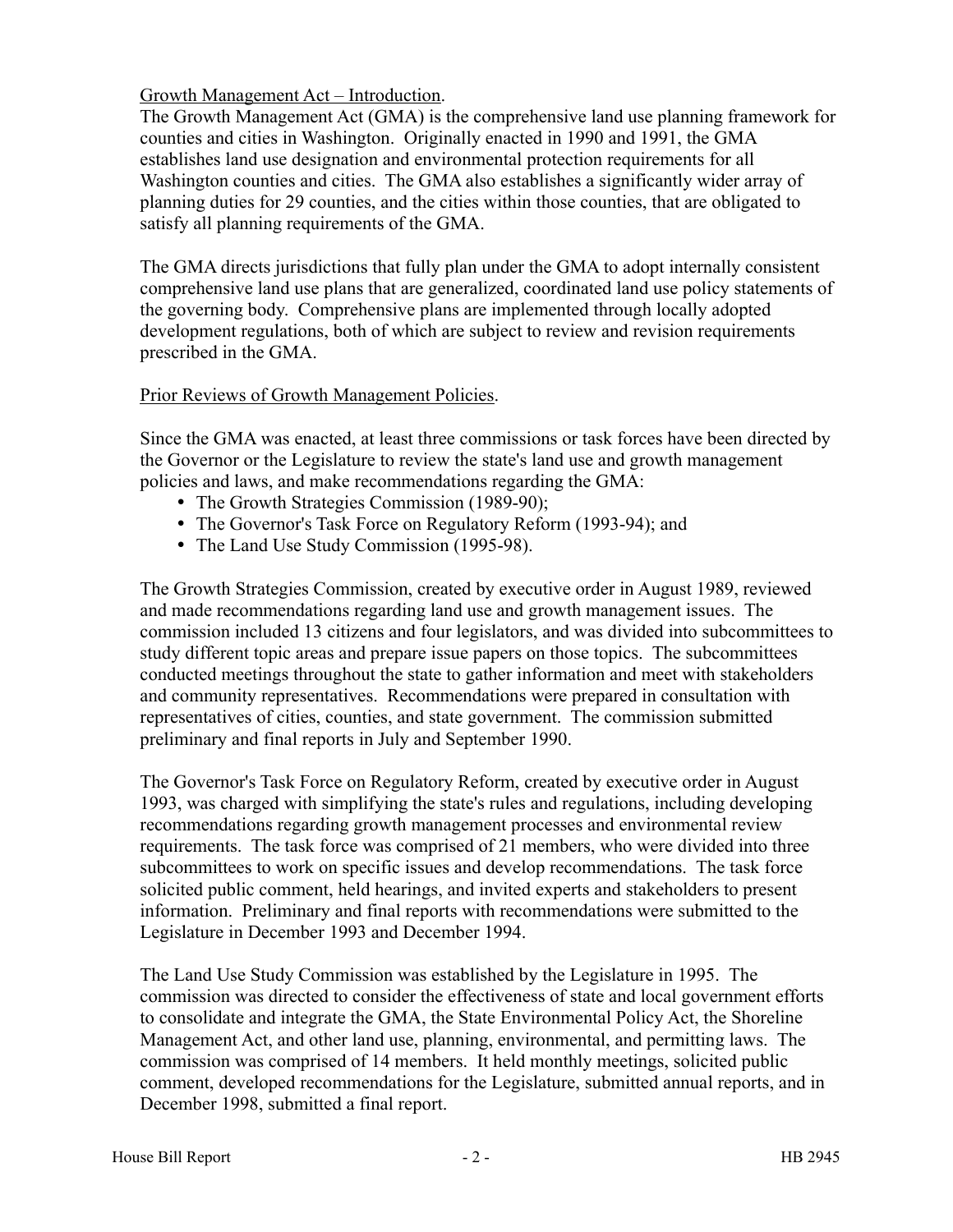## **Summary of Substitute Bill**:

A Legislative Task Force on the Growth Management Act (GMA Task Force) is established to review the GMA and provide recommendations, if any, for modification of the GMA that will help ensure that Washington's land use practices align with the needs of current and future residents of the state. In conducting its review, the GMA Task Force may consider issues including land management, school siting, short line railroads, economic development, fiscal impacts of the GMA on local government revenue and infrastructure expenses, and other issues identified by the GMA Task Force.

–––––––––––––––––––––––––––––––––

The GMA Task Force must have 20 members as follows:

- two members from each of the two largest caucuses of the Senate, appointed by the President of the Senate;
- two members from each of the two largest caucuses of the House of Representatives, appointed by the speaker of the House;
- 10 members appointed by the Governor who represent: the Department of Commerce, the Washington State Department of Transportation, environmental concerns; the building industry; property owners; buyers and sellers of real property; rural economic interests in eastern and western Washington; and urban economic interests in eastern and western Washington;
- two members who are elected members of the legislative bodies of cities or towns or mayors of cities or towns in eastern and western Washington, appointed by an association representing Washington cities;
- two members who are elected members of county legislative bodies or elected executives of counties in eastern and western Washington, appointed by an association representing Washington counties;
- one member who represents Washington State school directors, appointed by an association representing Washington State school directors; and
- one member who represents county and regional planning directors, appointed by an association of Washington state county and regional planning directors.

Provision is made for the payment of member expenses and staff support. The GMA Task Force is required to convene a minimum of three times, and to submit a report to the appropriate committees of the Legislature by November 1, 2016.

## **Substitute Bill Compared to Original Bill**:

The substitute bill adds four members to the Legislative Task Force on the Growth Management Act (GMA Task Force) established in the original bill:

- one member representing the Department of Commerce, appointed by the Governor;
- one member representing the Washington State Department of Transportation, appointed by the Governor;
- one member who represents Washington State school directors, appointed by an association representing Washington State school directors; and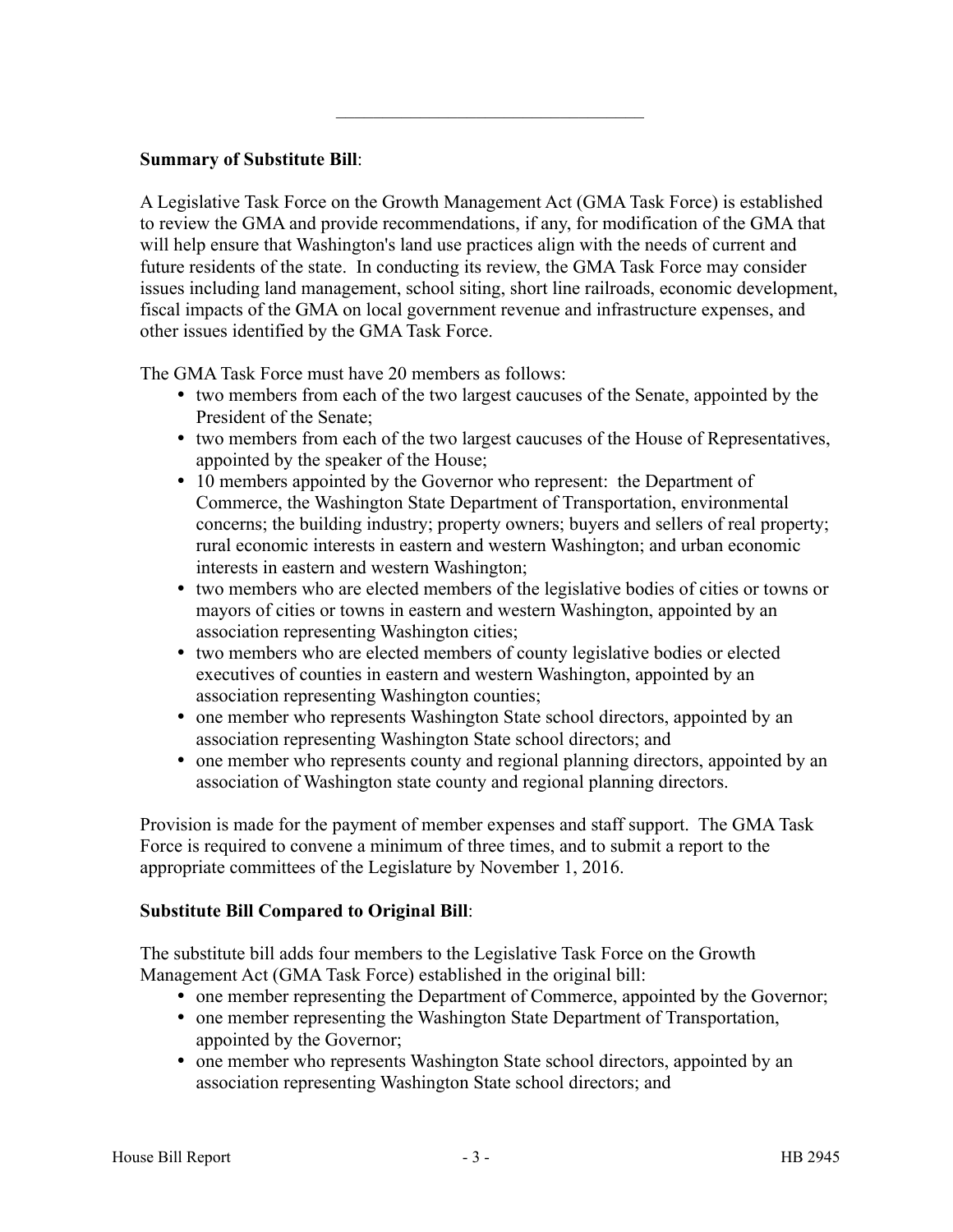one member who represents county and regional planning directors, appointed by an association of Washington state county and regional planning directors.

Also, an additional issue is added for consideration by the GMA Task Force – the fiscal impacts of the GMA on local government revenue and infrastructure expenses.

–––––––––––––––––––––––––––––––––

**Appropriation**: None.

**Fiscal Note**: Not requested.

**Effective Date of Substitute Bill**: The bill takes effect 90 days after adjournment of the session in which the bill is passed.

#### **Staff Summary of Public Testimony**:

(In support) Many proposals for modifying the Growth Management Act (GMA) have been submitted to the Legislature. The GMA is a complex issue and four short weeks is not enough time to really review and study the act. However, the GMA is due for a review. After 25 years, the GMA needs to be tweaked, not done away with. We need to get stakeholders around a table and talk about what needs to be changed or stay the same.

An amendment to the bill would add three new members representing the Department of Commerce, the Washington State Department of Transportation (WSDOT), and school directors. It is recommended that a member of the American Planning Association, which represents both private and public planners, be added as a member of the GMA Task Force. There is additional support for adding a planner as a member. The WSDOT appreciates being added as a member. The focus of the GMA Task Force will have a direct effect on how and how well transportation can support economic growth and development under the GMA. Comprehensive plans affect how agencies plan for services and infrastructure. It is also appreciated that school directors are being added as a member.

An outside facilitator should help support the work of the GMA Task Force because having an external person to provide assistance and accountability for developing recommendations would be good. The bill should provide for someone in academia to provide outside assistance with research because this is going to be difficult for staff to do alone. Counties and cities would like the GMA Task Force to study the costs of the GMA to local jurisdictions and its fiscal impacts with respect to local revenue and infrastructure (*e.g.*, changes in property and sales tax, infrastructure costs, etc.). School siting is also a critical issue, and if a resolution for this issue is not passed during the session, school districts are happy to continue working on it during the interim.

## (Opposed) None.

(Other) Review of the GMA is broadly supported because the act should be looked at and better understood. The review should be an objective look at what is working and what needs to be fixed. Part of the review should be a peer review of articles or reports that have